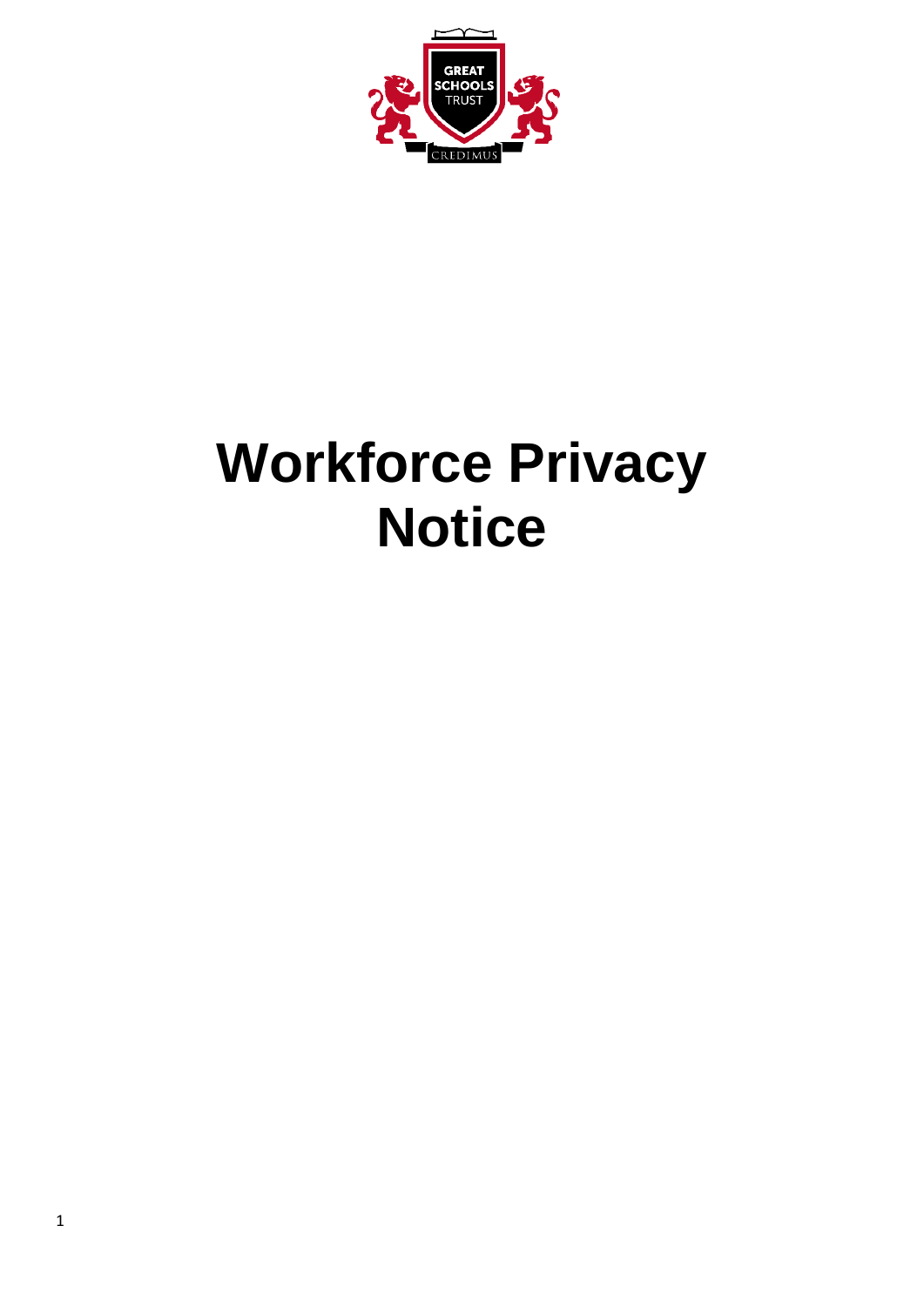## **Introduction**

Under data protection law, individuals have a right to be informed about how our Trust uses any personal data that we hold about them. We comply with this right by providing 'privacy notices' (sometimes called 'fair processing notices') to individuals where we are processing their personal data.

This privacy notice explains how we collect, store and use personal data about individuals we employ, or otherwise engage to work at our Trust.

The Great Schools Trust (GST) is the 'data controller' for the purposes of data protection law. Our data protection officer is Michelle Jones (see 'Contact us' below).

## **Data processing**

Personal data that we may collect, use, store and share (when appropriate) about you includes, but is not restricted to:

- contact details;
- date of birth, marital status and gender;
- next of kin and emergency contact numbers;
- salary, annual leave, pension and benefits information;
- bank account details, payroll records, National Insurance number and tax status information;
- recruitment information, including copies of right to work documentation, references and other information included in a CV or cover letter or as part of the application process;
- qualifications and employment records, including work history, job titles, working hours, training records and professional memberships;
- performance information;
- outcomes of any disciplinary and/or grievance procedures;
- absence data;
- copy of driving licence; and
- data regarding your use of the Trust's information and communications technologies.

We may also collect, use, store and share (when appropriate) information about you that falls into "special categories" of more sensitive personal data. This includes, but is not restricted to, information about:

- any health conditions you have that we need to be aware of;
- sickness records:
- photographs and CCTV images captured in school; and
- trade union membership.

We may also collect, use, store and share (when appropriate) information about criminal convictions and offences.

We may also hold data about you that we have received from other organisations, including other schools and social services, and the Disclosure and Barring Service in respect of criminal offence data.

# **Why we use this data**

We use the data listed above to:

- a) Enable you to be paid
- b) Facilitate safe recruitment, as part of our safeguarding obligations towards pupils
- c) Support effective performance management
- d) Inform our recruitment and retention policies
- e) Allow better financial modelling and planning
- f) Enable equalities monitoring
- g) Improve the management of workforce data across the sector
- h) Support the work of the School Teachers' Review Body
- i) To contact you in order to meet the needs of the business

#### **Automated decision making and profiling**

We do not currently process any personal data through automated decision making or profiling. If this changes in the future, we will amend any relevant privacy notices in order to explain the processing to you, including your right to object to it.

## **Our lawful basis for using this data**

Our lawful bases for processing your personal data for the purposes listed in section 3 above are as follows: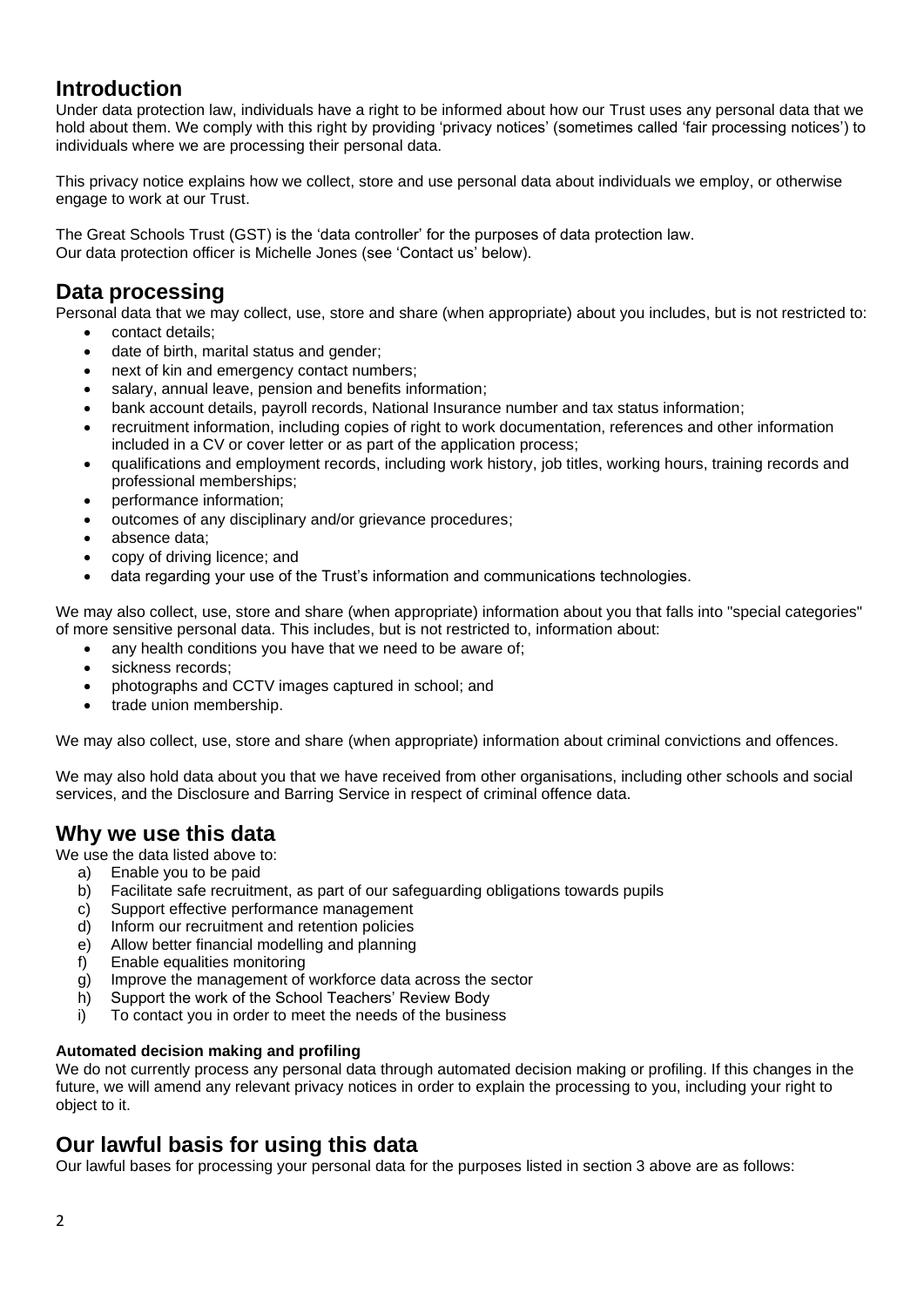For the purposes of b, c, d, e, f, g and h in accordance with the '**public interest'** basis – we need to process data to fulfil our statutory function as a school.

For the purposes of a, b and c in accordance with the '**legal obligation'** basis – we need to process data to meet our responsibilities under law.

For the purposes of a, b and c in accordance with the '**contract**' basis – we need to process personal data to fulfil a contract with you or to help you enter into a contract with us.

Where you have provided us with consent to use your data, you may withdraw this consent at any time. We will make this clear when requesting your consent, and explain how you would go about withdrawing consent if you wish to do so.

Some of the reasons listed above for collecting and using personal information about you overlap, and there may be several grounds which justify the use of your data. For example, we will gain your consent to use your photograph for any reason other than for safeguarding purposes; for example, displaying your photograph on the school website.

#### **Our basis for using special category data**

For 'special category' data, we only collect and use it when we have both a lawful basis, as set out above, and one of the following conditions for processing as set out in data protection law:

- we have obtained your **explicit consent** to use your personal data in a certain way;
- we need to perform or exercise a **legal obligation** or right in relation to employment, social security or social protection law;
- we need to protect an individual's **vital interests** (i.e. protect your life or someone else's life), in situations where you're physically or legally incapable of giving consent;
- the data concerned has already been made manifestly public by you;
- we need to process it for the establishment, exercise or defence of legal claims;
- we need to process it for reasons of substantial **public interest** as defined in legislation;
- we need to process it for health or social care purposes, and the processing is done by, or under the direction of, a health or social work professional or by any other person obliged to confidentiality under law;
- we need to process it for public health reasons, and the processing is done by, or under the direction of, a health professional or by any other person obliged to confidentiality under law;
- we need to process it for archiving purposes, scientific or historical research purposes, or for statistical purposes, and the processing is in the public interest.

For criminal offence data, we will only collect and use it when we have both a lawful basis, as set out above, and a condition for processing as set out in data protection law. Conditions include:

- we have obtained your **consent** to use it in a specific way;
- we need to protect an individual's **vital interests** (i.e. protect your life or someone else's life), in situations where you're physically or legally incapable of giving consent;
- the data concerned has already been made manifestly public by you;
- we need to process it for, or in connection with, legal proceedings, to obtain legal advice, or for the establishment, exercise or defence of legal rights;
- we need to process it for reasons of substantial **public interest** as defined in legislation.

## **Collecting this data**

While the majority of information we collect about you is mandatory, there is some information that can be provided voluntarily.

Whenever we seek to collect information from you, we make it clear whether you must provide this information (and if so, what the possible consequences are of not complying), or whether you have a choice. For example:

- Employment checks: failure to provide the school with ample proof of a right to work in the UK will prevent employment with the organisation. Employees found to be working illegally could face prosecution by law enforcement officers.
- Salary requirements: failure to provide accurate tax codes and/or national insurance numbers could lead to issues of delayed payments or an employee paying too much tax.

Most of the data we hold about you will come from you, but we may also hold data about you from:

- local authorities;
- government departments or agencies; and
- police forces, courts, tribunals.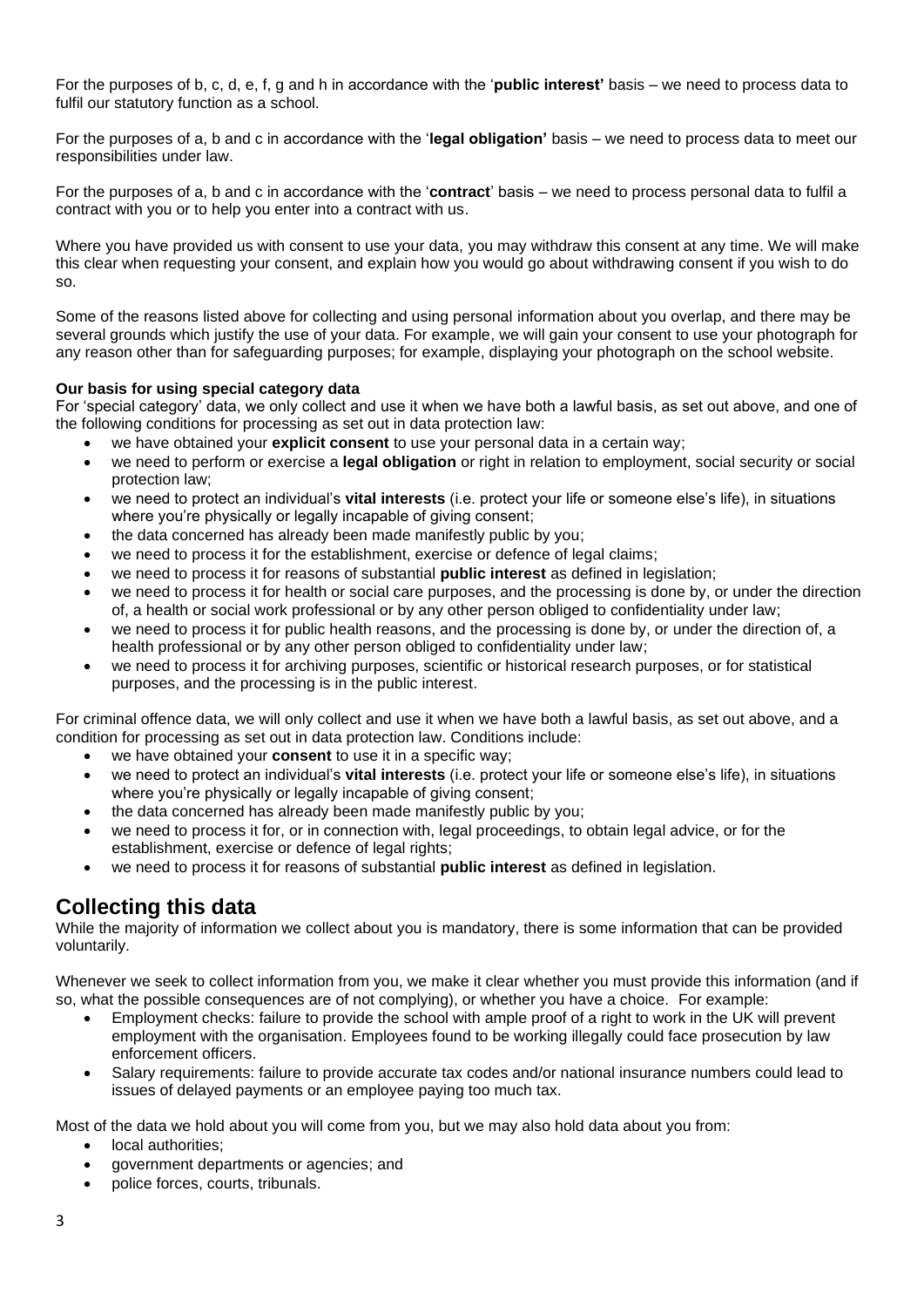## **How we store this data**

We keep personal information about you while you work at our Trust. We may also keep it beyond your employment at our Trust if this is necessary.

Personal data relating to staff is stored in line with the GST Data Protection and Privacy Policy.

We have put in place appropriate security measures to prevent your personal information from being accidentally lost, used or accessed in an unauthorised way, altered or disclosed.

We will dispose of your personal data securely when we no longer need it.

# **Who we share data with**

We do not share information about you with any third party without consent unless the law and our policies allow us to do so.

Where it is legally required, or necessary (and it complies with data protection law), we may share personal information about you with:

- our local authority to meet our legal obligations to share certain information with it, such as safeguarding concerns;
- government departments or agencies;
- our regulator, Ofsted;
- suppliers and service providers:
- List the specific types of providers to enable them to provide the service we have contracted them for, such as payroll / HR / legal;
- financial organisations including debt collection agencies;
- our auditors:
- survey and research organisations:
- health authorities;
- Trade Unions and associations;
- your family or representatives;
- security organisations:
- health and social welfare organisations;
- professional advisers and consultants;
- charities and voluntary organisations;
- Police forces, courts, tribunals

# **Your rights**

We do not share information about you with any third party without consent unless the law and our policies allow us to do so.

#### **How to access personal information that we hold about you**

You have a right to make a 'Data Subject Access Request' (DSAR) to gain access to personal information that we hold about you.

If you make a DSAR, and if we do hold information about you, we will (subject to any exemptions that apply):

- give you a description of it:
- tell you why we are holding and processing it, and how long we will keep it for;
- explain where we got it from, if not from you;
- tell you who it has been, or will be, shared with:
- let you know whether any automated decision-making is being applied to the data, and any consequences of this; and
- give you a copy of the information in an intelligible form.

You may also have the right for your personal information to be transmitted electronically to another organisation in certain circumstances.

If you would like to make a request, please contact us (see 'Contact us' below).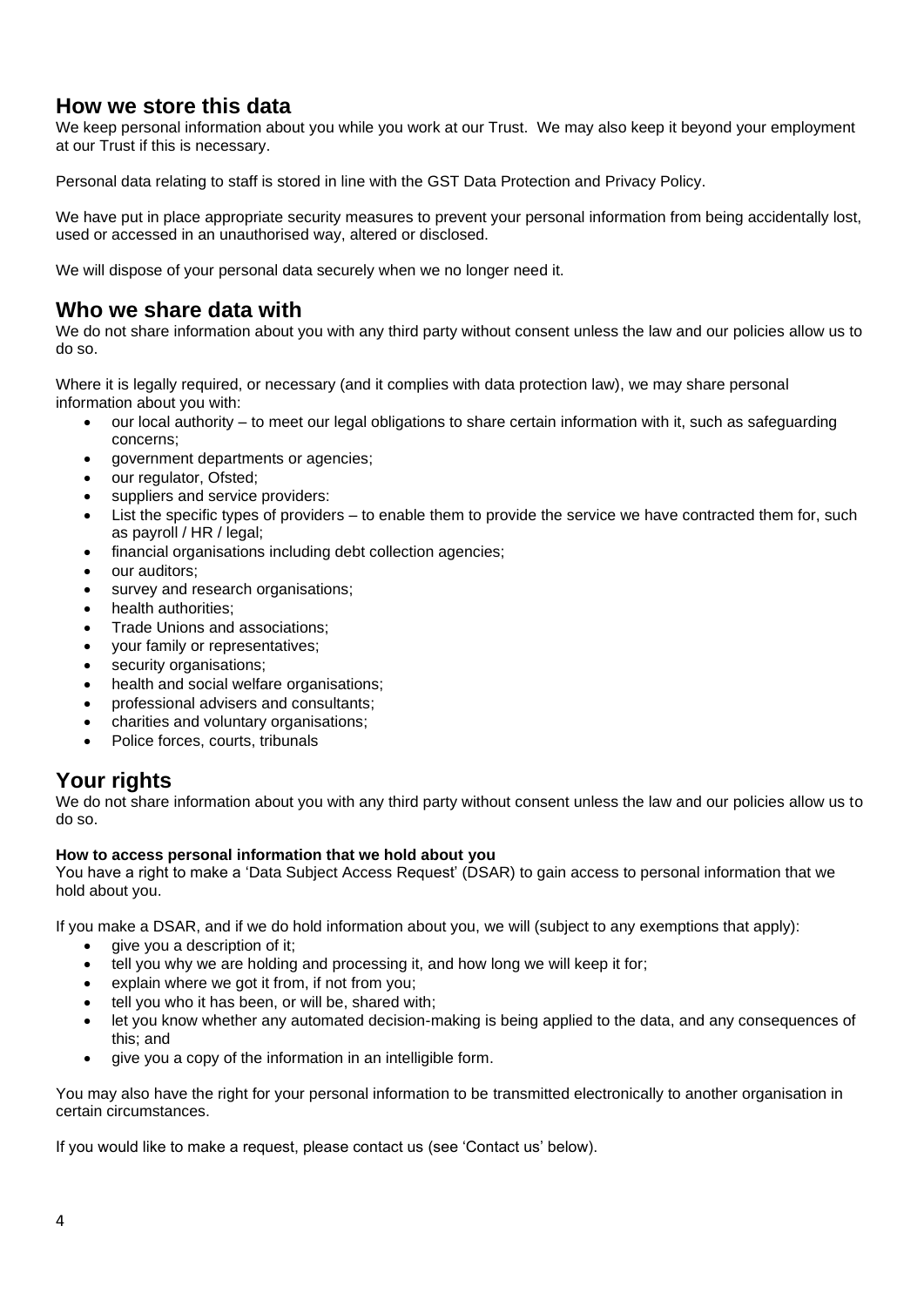#### **Your other rights regarding your data**

Under data protection law, you have certain rights regarding how your personal data is used and kept safe. For example, you have the right to:

- object to our use of your personal data;
- prevent your data being used to send direct marketing;
- object to and challenge the use of your personal data for decisions being taken by automated means (by a computer or machine, rather than by a person);
- in certain circumstances, have inaccurate personal data corrected;
- in certain circumstances, have the personal data we hold about you deleted or destroyed, or restrict its processing;
- in certain circumstances, be notified of a data breach:
- make a complaint to the Information Commissioner's Office; and
- claim compensation for damages caused by a breach of the data protection regulations.

To exercise any of these rights, please contact us (see 'Contact us' below).

## **Complaints**

We take any complaints about our collection and use of personal information very seriously.

If you think that our collection or use of personal information is unfair, misleading or inappropriate, or have any other concern about our data processing, please raise this with us in the first instance (see 'Contact us' below).

Alternatively, you can raise a concern directly with the Information Commissioner's Office (ICO). The ICO can be contacted on 0303 123 1113, Monday-Friday 9am-5pm.

## **Contact us**

If you have any questions, concerns or would like more information about anything mentioned in this privacy notice, please contact our data protection officer detailed below.

Data Protection Officer: Michelle Jones Email: [dpo@greatschoolstrust.com](mailto:dpo@greatschoolstrust.com)

#### **Please see overleaf for the declaration that you must return to school as soon as possible.**